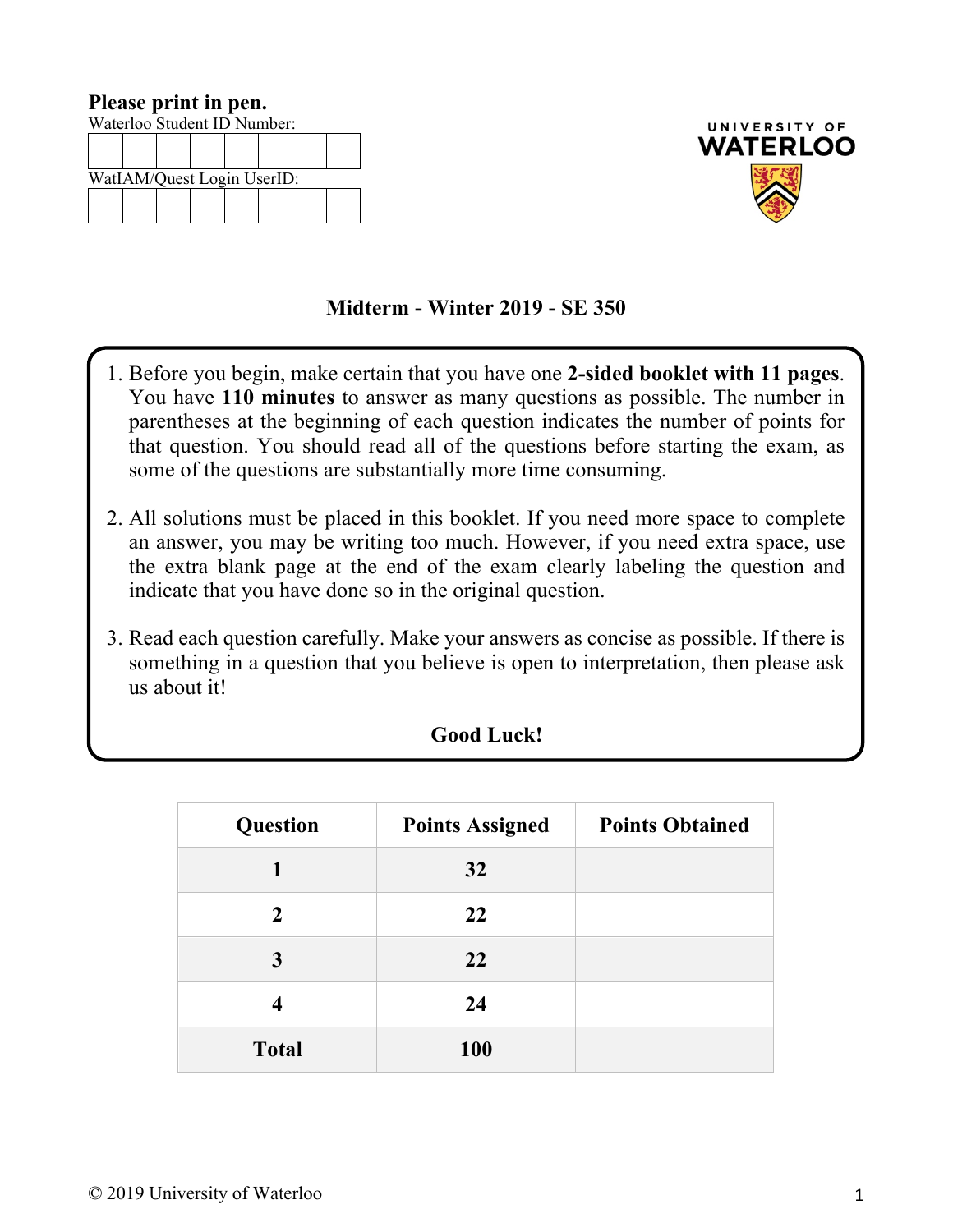## **1. (32 points) True-False and Why?** For each question:

- CIRCLE YOUR ANSWER
- One point for correct true-false.
- One point for correct explanation.
- No points for any explanation if true-false is not correct.
- No points for an explanation that exceeds 3 sentences.

1.a. For a fixed number of threads in a uniprocessor, reducing threads' average response time necessarily improves system's throughput.

True False

1.b. For a fixed number of threads in a uniprocessor, improving system's throughput necessarily reduces at least one thread's response time.

True False

1.c. Interrupt-driven I/O is always faster than programmed I/O.

True False

1.d. Hardware and interrupt handler together push interrupted process's registers onto the interrupt stack.

True False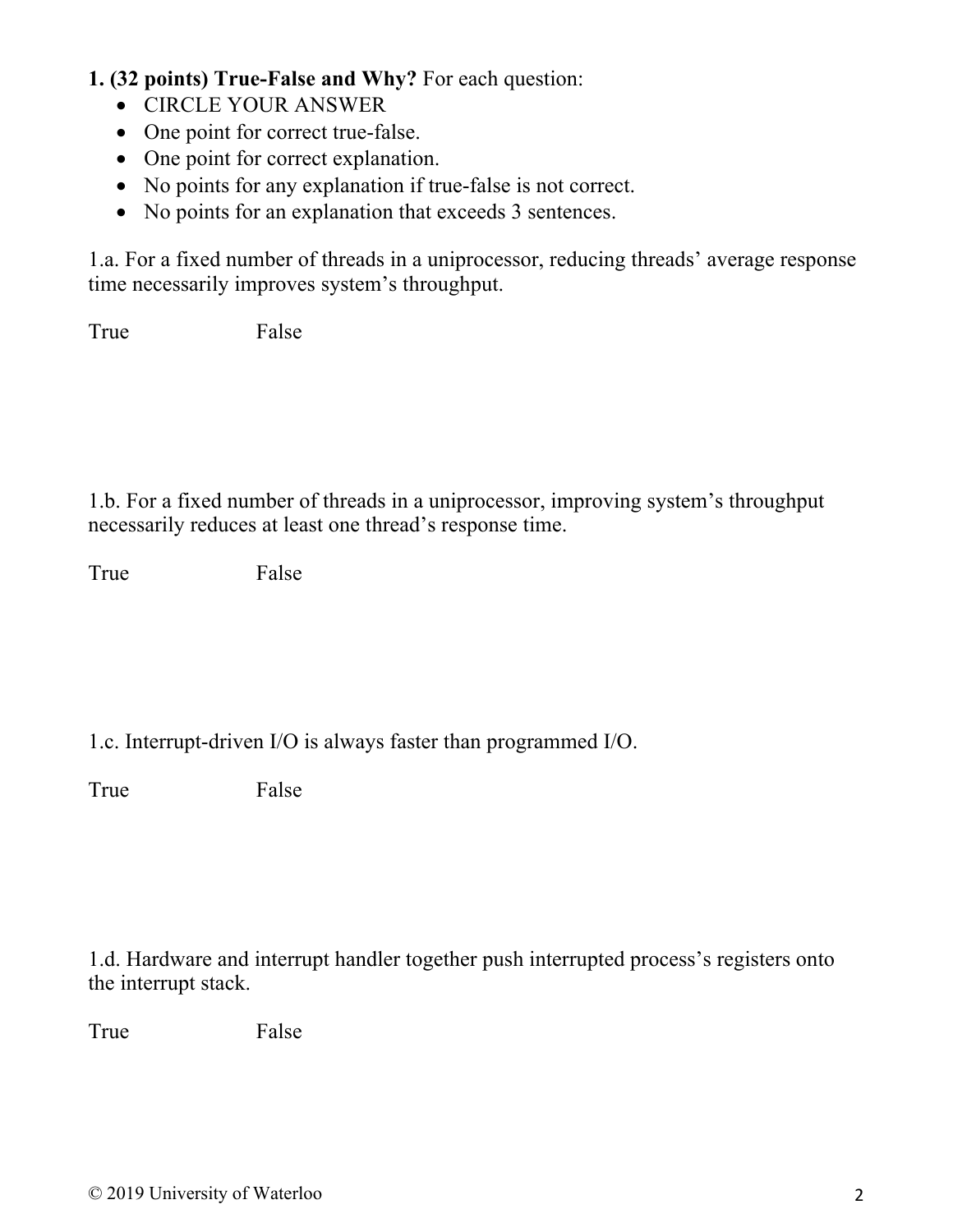1.e. The stack pointer of the interrupted user-level process is stored on the interrupt stack twice.

True False

1.f. To satisfy safety, kernel system call handler copies arguments of the system call to the kernel memory after validating them.

True False

1.g. Kernel interrupt handler is a thread.

True False

1.h. In fork-join parallelism, the output of a multi-threaded program is not affected by different interleavings of threads' executions.

True False

1.i. To implement mutual exclusion in multiprocessors, hardware must provide atomic load-modify-store instructions.

True False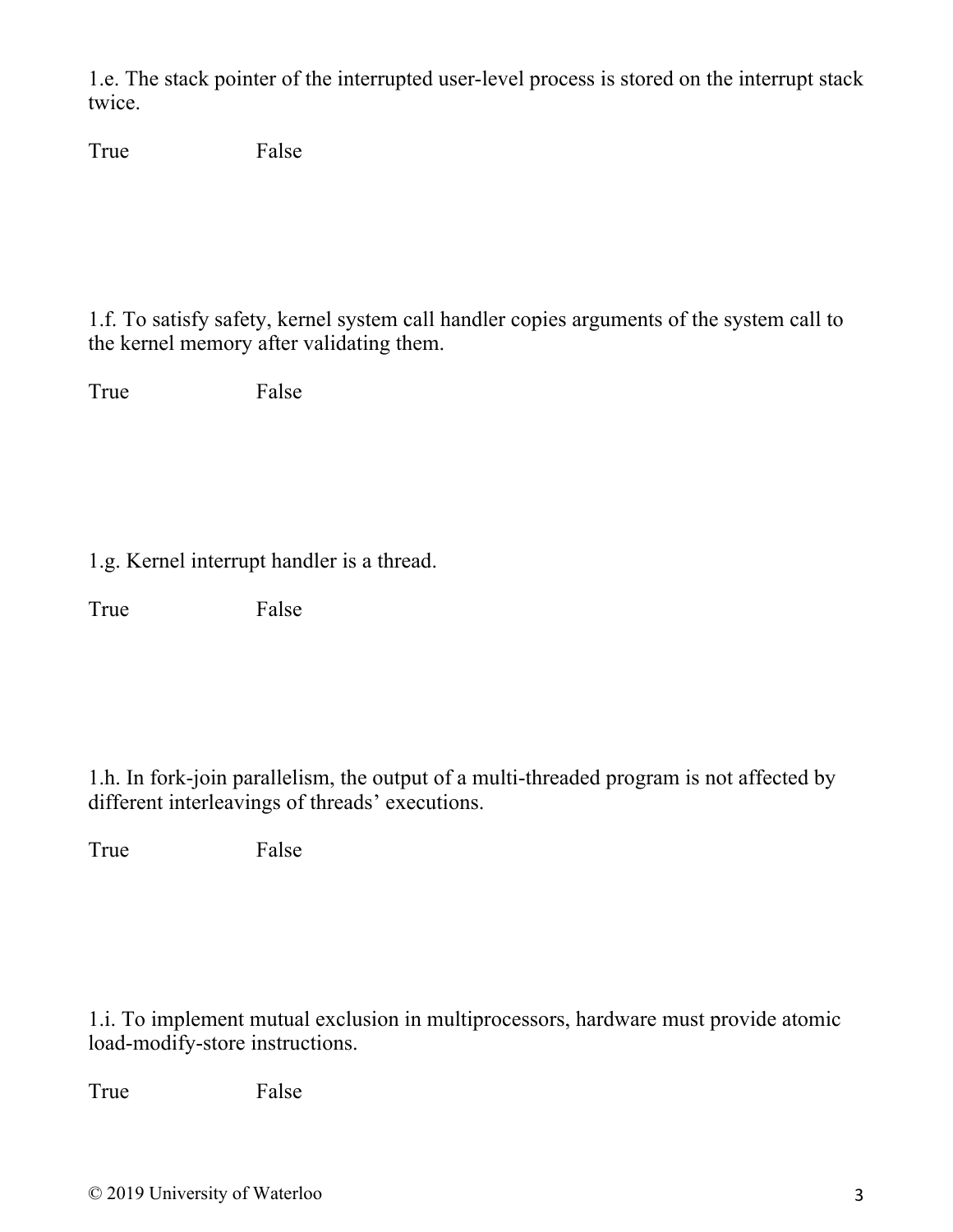1.j. To implement mutual exclusion in multiprocessors, hardware must provide instructions to disable and enable interrupts.

True False

1.k. Accessing a variable stored in a thread's individual stack is always thread-safe.

True False

1.l. Disabling interrupts is enough to implement mutual exclusion.

True False

1.m. Starvation implies lack of progress.

True False

1.n. Implementing critical sections and mutual exclusion involves waiting

True False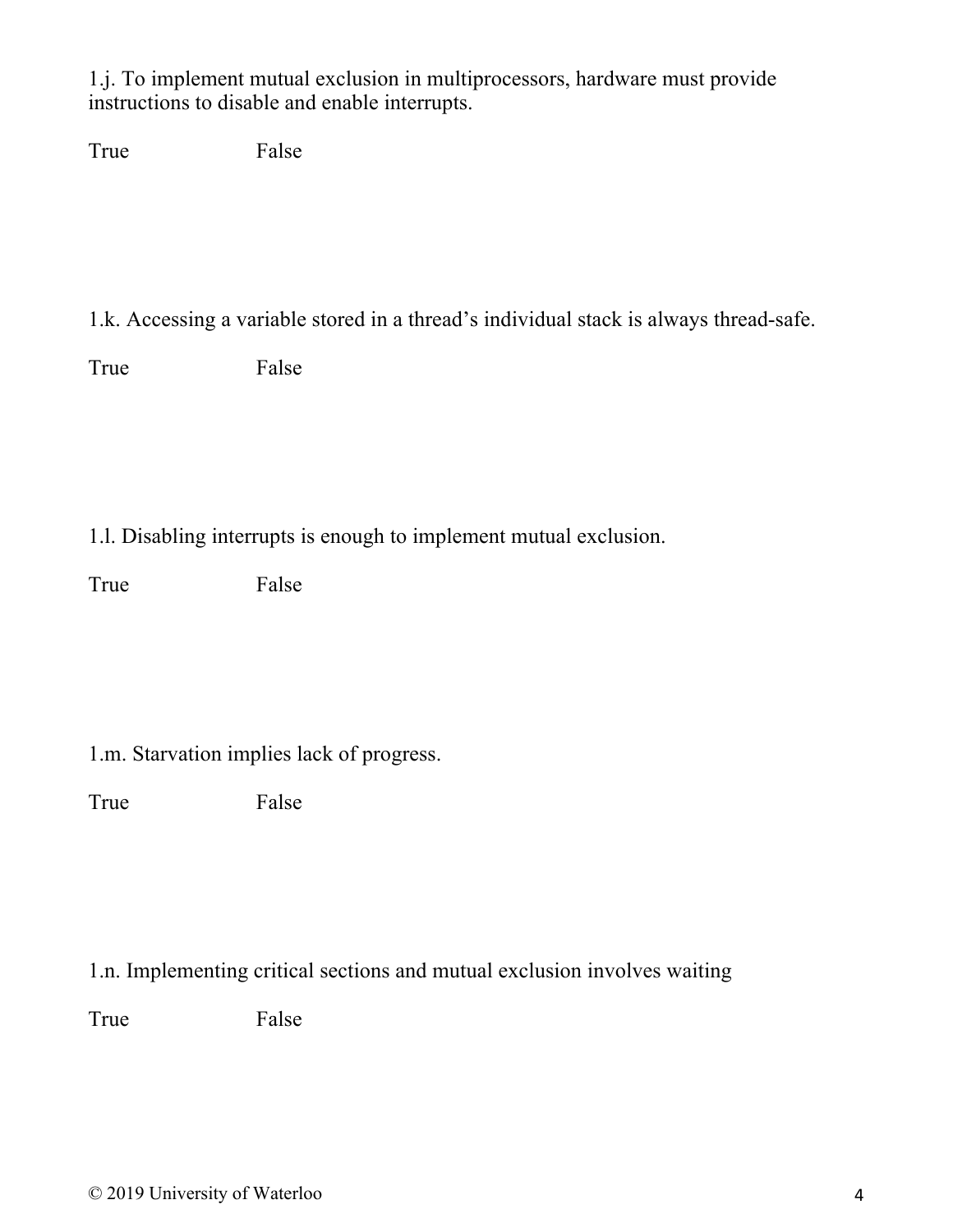1.p. A binary semaphore (i.e., a semaphore that only takes values 0 and 1; if the value is 1 and V() is called, the value remains 1) is semantically equivalent to a lock.

True False

1.q. Context switching between two threads belonging to the same process is less expensive than context switching between two threads belonging to two processes.

```
True False
```
## **2. (22 points) Thread Safe Queue.** Consider the following multithreaded program.

Note that thread create p(thread t \*thread, void \*(\*routine)(void\*), void \*args) creates a new thread, that will run routine, which gets args pointer as an argument.

```
1 const int MAX = 10;
 2
 3 class TSQueue {
 4 Lock lock;
 5 int items[MAX];
 6 int front;
 7 int nextEmpty;
 8 public:
 9 TSQueue() {front = nextEmpty = 0;};
10 \sim TSQueue() \Omega;
11 bool tryInsert(int item);
12 bool tryRemove(int *item);
13 };
14
15 bool TSQueue::tryRemove(int *item) {
16 bool success = false;17 lock.acquire();
18 if (front < nextEmpty) {
19 *item = items[front % MAX];
20 front++;
21 success = true;
22 }
23 lock.release();
                                               24 return success;
                                               25 }
                                               26
                                               27 bool TSQueue::tryInsert(int item) {
                                               28 bool success = false:
                                               29 lock.acquire();
                                               30 if ((nextEmpty - front) < MAX) {
                                               31 items[nextEmpty % MAX] = item;
                                               32 nextEmpty++;
                                               33 success = true;
                                               34 }
                                               35 lock.release();
                                               36 return success;
                                               37 }
                                               38
                                               39 int main(int argc, char **argv) {
                                               40 TSQueue *queues[3];
                                               41 thread tworkers[3];
                                               42 int i, j;
                                               43 for (i = 0; i < 3; i++)44 \qquad \text{queues}[i] = \text{new} \text{TSQueue}45 thread_create_p(&workers[i],
                                               46 putSome, queues[i]);
```
© 2019 University of Waterloo 5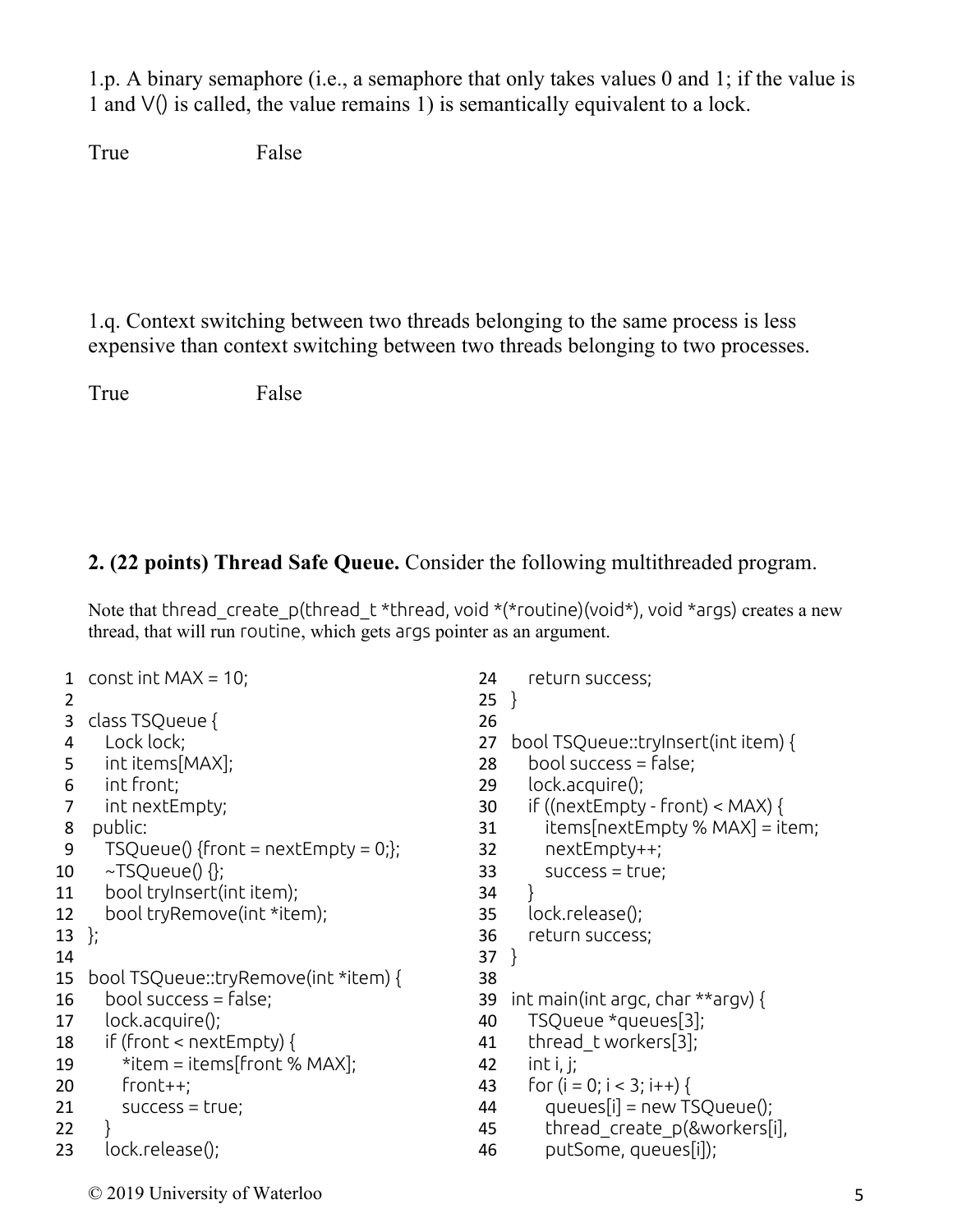```
47 }
48
49 printf("Let's begin!\n");
50
51 thread join(workers[0]);
52
53 for (i = 0; i < 3; i++)54 testRemoval(&queues[i], i);
55
56 printf("All done!\n");
57 }
58
59 void *putSome(void *p) {
60 TSQueue *tsq = (TSQueue *)p;
                                              61 int i;
                                              62 for (i = 0; i < 50; i++)63 tsq->tryInsert(i);
                                              64
                                              65 return NULL;
                                              66 }
                                              67
                                              68 void testRemoval(TSQueue *tsq, int q ) {
                                              69 int i, item;
                                              70
                                              71 for (i = 0; i < 20; i++)72 if (tsq->tryRemove(&item))
                                              73 printf("Deleted %d:%d\n", q, item);
                                              74 }
```
2.a. (2 points) Including the main thread, what is the maximum and minimum number of concurrently running threads between printing "Let's begin!" and "All done!"?

2.b. (4 points) In "Deleted 0:x," what are all the possible x's? Why?

2.c. (16 points) True-False and Why? (2 points for T-F and 2 points for explanation)

1. "Deleted 1:0" may not be printed. True False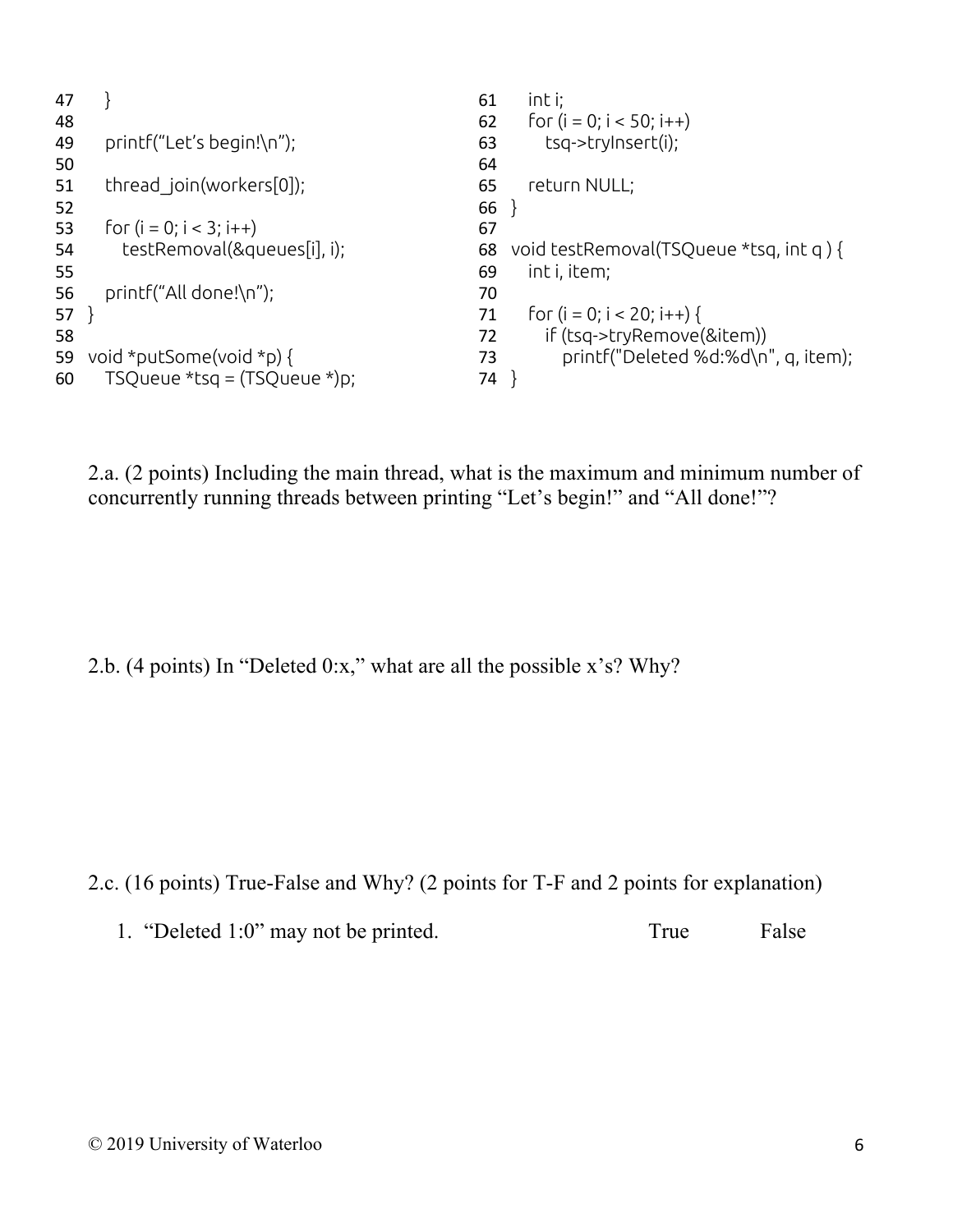2. "Deleted 2:10" could be printed. True False

3. Up to 30 items could be inserted and up to 20 items could be removed from queue[1]. True False

4. Items inserted and removed are sorted and sequential. True False

**3. (22 points) What the Fork()!** Consider the following program. Assume that the compiler and the hardware do not reorder instructions, all instructions are atomic, and calls to fork and thread\_create\_p always succeed.

```
1 void main (int argc, char **argv) {
2 int pid = fork(), x = 5;
3 if (!pid) {
4 x += 5;5 } else {
6 pid = fork();
7 x += 10;8 if (pid)
9 x += 5;
10 }
11 printf("%d\n", x);
12 }
```
© 2019 University of Waterloo 7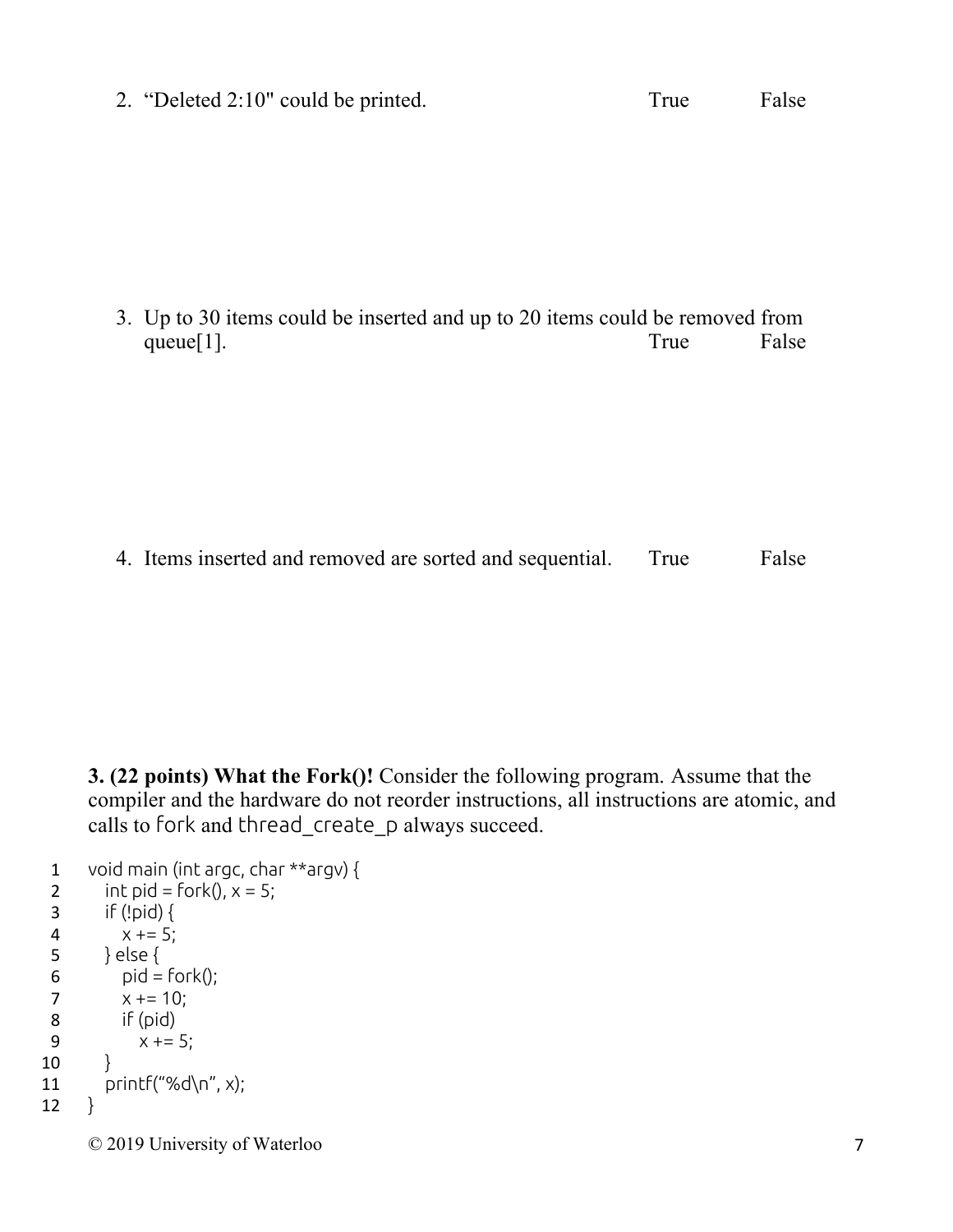3.a. (4 points) How many different copies of the variable x will be created on memory?

3.b. (6 points) What are all possible outputs in standard output? If there are multiple possibilities, put each in its own box. You may not need all the boxes.

Now, consider the following code. Note that exit(0) terminates the entire process and waitpid(pid) pauses the process until the child process specified by pid has exited.

|    | void* $f1$ (void* args) {              | 15                                      |  |
|----|----------------------------------------|-----------------------------------------|--|
|    | printf("F1: %d\n", *((int*) args));    | If (ipid)<br>16                         |  |
|    | return NULL;                           | pthread_create_p(&myT, f2, &val);<br>17 |  |
| 4  |                                        | } else {<br>18                          |  |
| 5  |                                        | val $+= 5$ ;<br>19                      |  |
| 6  | void* $f2(void* args)$ {               | waitpid(pid);<br>20                     |  |
|    | printf("F2: %d\n", $*($ (int*) args)); | pthread create p(&myT, f1, &val);<br>21 |  |
| 8  | $exit(0)$ ;                            | thread join( $myT$ );<br>22             |  |
| 9  |                                        | 23                                      |  |
| 10 |                                        | 24                                      |  |
| 11 | void main (void) $\{$                  | printf("Val: %d\n", val);<br>25         |  |
| 12 | int val = $5$ ;                        | exit(0);<br>26                          |  |
| 13 | thread t myT;                          | 27                                      |  |
| 14 | $int$ pid = fork();                    |                                         |  |

3.c. (4 points) Including the original process and thread, what is the maximum and minimum number of created processes and threads?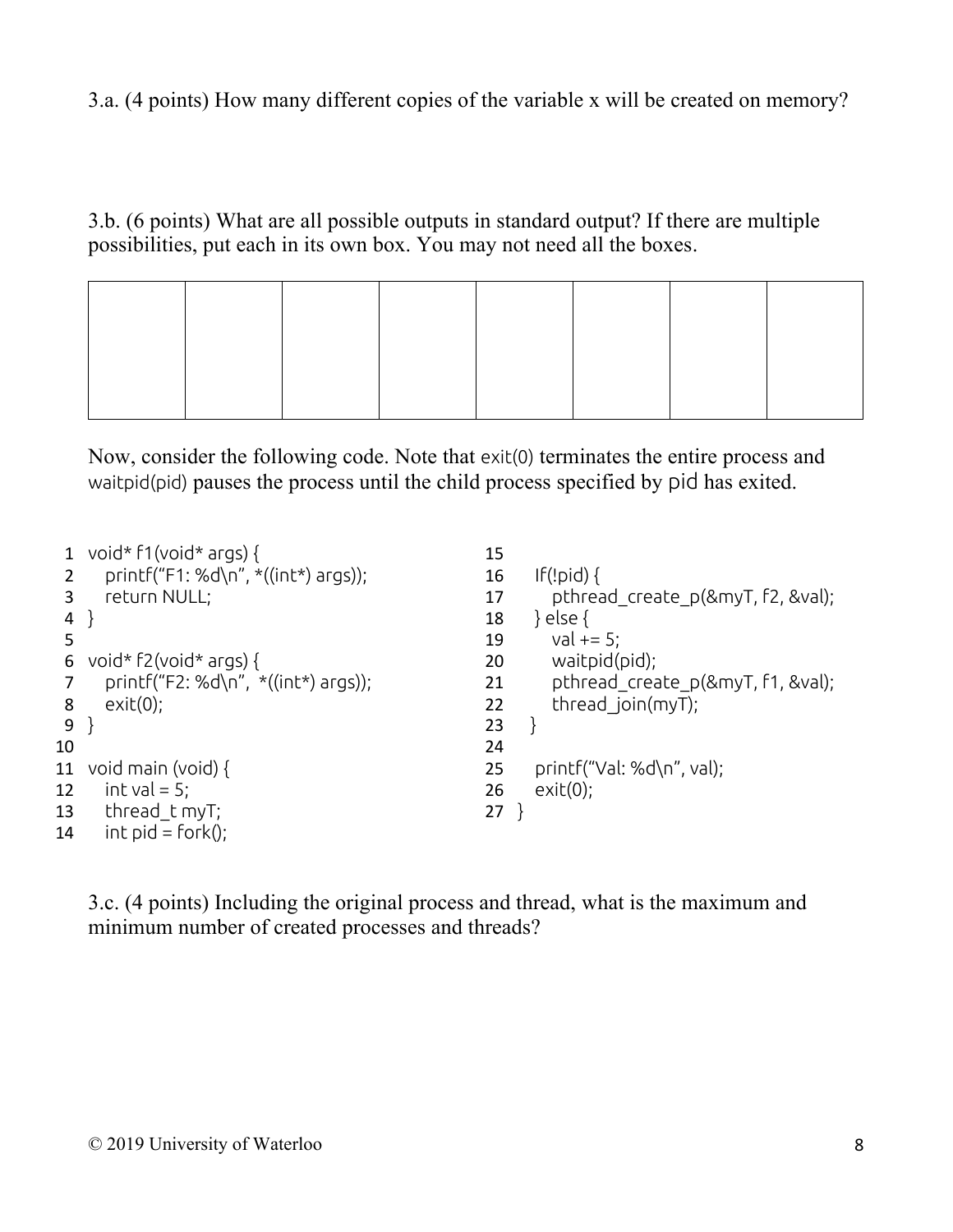3.d. (8 points) List all possible outputs in standard output. If there are multiple possibilities, put each in its own box. You may not need all the boxes.

**4. (24 points) Starvation.** Consider the following implementation of blocking bounded queue. Suppose that MAX is 20 and we iteratively create threads that call insert and threads that call remove. Assume that the compiler and the hardware do not reorder instructions and also assuming that all instructions are atomic.

|    | class BBQ {                          | 20<br>nextEmpty++;                       |
|----|--------------------------------------|------------------------------------------|
| 2  | private:                             | itemAdded.signal();<br>21                |
| 3  | Lock lock;                           | lock.release();<br>22                    |
| 4  | CV itemAdded, itemRemoved;           | $23$ }                                   |
| 5  | int items[MAX];                      | 24                                       |
| 6  | int front, nextEmpty;                | int BBQ::remove() {<br>25                |
| 7  | public:                              | int item;<br>26                          |
| 8  | $BBQ()$ {front = nextEmpty = 0;};    | lock.acquire();<br>27                    |
| 9  | $\sim$ BBQ $() \{$ };                | while (front $==$ nextEmpty) {<br>28     |
| 10 | void insert(int item);               | itemAdded.wait(&lock);<br>29             |
| 11 | int remove();                        | 30                                       |
| 12 | $\cdot$                              | $item = items[front % MAX];$<br>31       |
| 13 |                                      | if (( $nextEmpty$ - front) == MAX)<br>32 |
| 14 | void BBQ::insert(int item) {         | itemRemoved.signal();<br>33              |
| 15 | lock.acquire();                      | $front++;$<br>34                         |
| 16 | while ((nextEmpty - front) == MAX) { | lock.release();<br>35                    |
| 17 | itemRemoved.wait(&lock);             | return item;<br>36                       |
| 18 |                                      | $37$ }                                   |
| 19 | $items[nextEmpty % MAX] = item;$     |                                          |

4.a. (4 points) Does the  $10<sup>th</sup>$  removing thread that acquires the lock always remove the 10<sup>th</sup> item inserted? Why?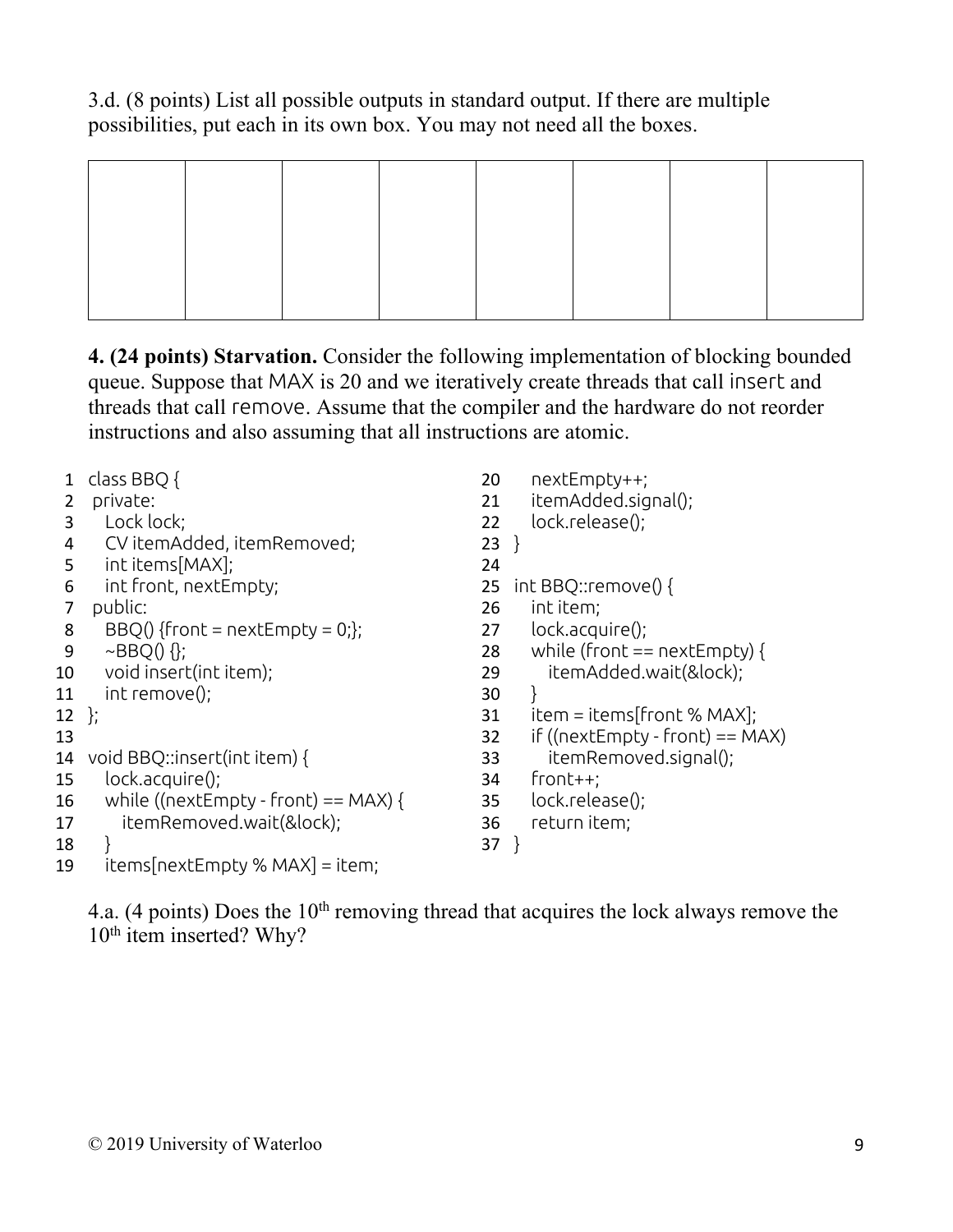4.b. (4 points) Explain in what scenario an inserting thread is starved.

4.c. (8 points) Rollen wants to solve the starvation problem for inserting threads, but since he hates removing threads, he wants to allow them to get starved. Rollen googles this and finds a code. But then he notices that the code does not do what he wants. He thinks that this is a good midterm question. So, here we are! Explain why the following code does not prevent starvation of an inserting thread.

- 1 int next $ToGo = 0$ ;
- 2 int numInserting  $= 0$ ;
- 3
- 4 void BBQ::insert(int item) {
- 5 lock.acquire();
- $6$  myPos = numInserting $++$ ;
- 7 while ((nextEmpty front)  $==$  MAX
- 8 || myPos > nextToGo) {
- 9 itemRemoved.wait(&lock);
- $10 \quad \}$
- 11  $itemsh$ Empty % MAX] = item;
- 12 nextEmpty++;
- 13 nextToGo++;
- 14 itemAdded.signal();
- 15 lock.release();
- 16 }
- 17 18 19 20 int BBQ::remove() { 21 int item; 22 lock.acquire(); 23 while (front  $==$  nextEmpty) { 24 itemAdded.wait(&lock);  $25 \quad \}$ 26 item = items[front % MAX]; 27 if  $((nextEmpty - front) == MAX)$ 28 itemRemoved.signal(); 29 front++; 30 lock.release(); 31 return item;
- 32 }